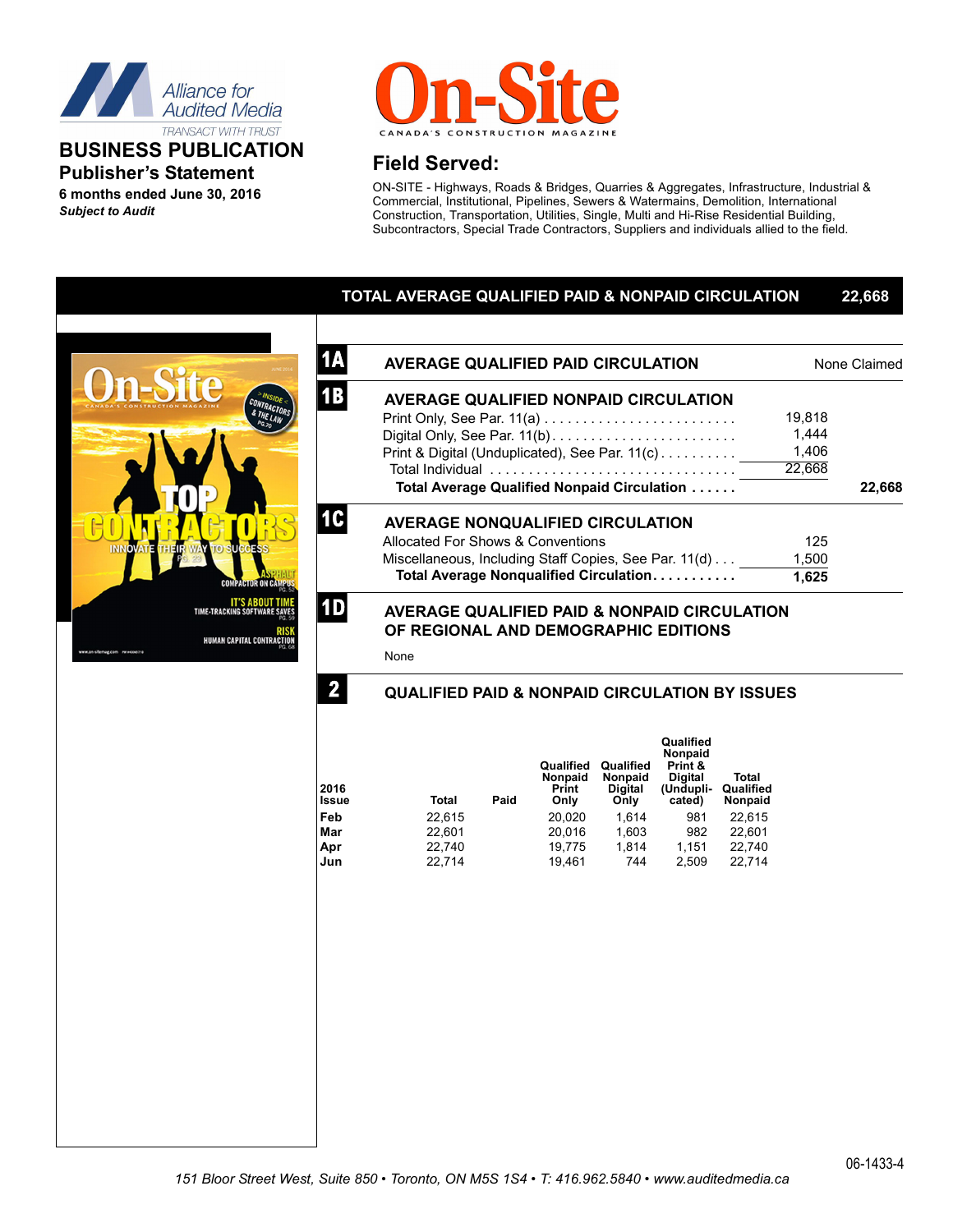#### **THE INFORMATION IN PARAGRAPHS 3A, 3B, 3C AND 4 IS FROM AN ANALYSIS OF THE JUNE 2016 ISSUE IN WHICH: • QUALIFIED NONPAID CIRCULATION WAS 0.2% GREATER THAN THE PERIOD AVERAGE**

## **BUSINESS/OCCUPATIONAL ANALYSIS**

**3A**

**3B**

|                                                                                                                                                                                                                                                                                                                                                  |                      |               |              |               |                                                                                   |                                                      | Canada |        | <b>Outside Canada</b> |        |
|--------------------------------------------------------------------------------------------------------------------------------------------------------------------------------------------------------------------------------------------------------------------------------------------------------------------------------------------------|----------------------|---------------|--------------|---------------|-----------------------------------------------------------------------------------|------------------------------------------------------|--------|--------|-----------------------|--------|
| <b>Classification by Business &amp; Industry</b>                                                                                                                                                                                                                                                                                                 | Qualified<br>Nonpaid | $\frac{9}{6}$ | Units*       | Print<br>Only | <b>Qualified Qualified</b><br>Nonpaid Nonpaid & Digital<br><b>Digital</b><br>Only | Qualified<br>Nonpaid<br>Print<br>(Undupli-<br>cated) | Copies | Units* | Copies                | Units* |
| 1. CONTRACTORS                                                                                                                                                                                                                                                                                                                                   |                      |               |              |               |                                                                                   |                                                      |        |        |                       |        |
| (a) Engaged in Highway and Heavy<br>Construction: including roadbuilding,<br>maintenance, earth and rock moving,<br>crushing, airport grading and paving, tunnels<br>and earthdams, excavation, trenching,<br>pipelines, watermains and sewage plants,<br>foundations, pile-driving, under-pinning,<br>railway construction and other engineered | 8.912                | 39.2          | 7.542        | 7.843         | 243                                                                               | 826                                                  | 8,910  | 7,540  | 2                     | 2      |
| (b) Engaged in Building Construction:<br>including heavy industrial, institutional and<br>commercial and single, multi and hi-rise                                                                                                                                                                                                               |                      |               |              |               |                                                                                   |                                                      |        |        |                       |        |
|                                                                                                                                                                                                                                                                                                                                                  |                      | 53.6          | 10,730       | 10,321        | 427                                                                               | 1,420                                                | 12,164 | 10,726 | 4                     | 4      |
|                                                                                                                                                                                                                                                                                                                                                  |                      | 92.8          | 18.272       | 18.164        | 670                                                                               | 2,246                                                | 21,074 | 18.266 | 6                     | 6      |
| 2. DISTRIBUTORS AND RENTAL HOUSES                                                                                                                                                                                                                                                                                                                | 1.302                | 5.7           | 1,118        | 1,055         | 63                                                                                | 184                                                  | 1,301  | 1,117  | 1                     | 1      |
| 3. GOVERNMENT AND PUBLIC WORKS                                                                                                                                                                                                                                                                                                                   | 209                  | 0.9           | 193          | 144           | 8                                                                                 | 57                                                   | 209    | 193    |                       |        |
| Other Paid Circulation                                                                                                                                                                                                                                                                                                                           | 123                  | 0.6           | 115          | 98            | 3                                                                                 | 22                                                   | 116    | 108    | 7                     | 7      |
|                                                                                                                                                                                                                                                                                                                                                  |                      |               |              |               |                                                                                   |                                                      |        |        |                       |        |
|                                                                                                                                                                                                                                                                                                                                                  |                      |               | 100.0 19.698 | 19,461        | 744                                                                               | 2,509                                                | 22,700 | 19,684 | 14                    | 14     |

\*Definition of a Unit: A Unit is an establishment primarily engaged in one type of economic activity at a single physical location.

#### **AGE OF SOURCE DATA ANALYSIS**

|                                       |               |                        |                                                  | <b>Qualified Within</b> |              |         |               |             |
|---------------------------------------|---------------|------------------------|--------------------------------------------------|-------------------------|--------------|---------|---------------|-------------|
| <b>Source</b>                         | Print<br>Only | <b>Digital</b><br>Only | Print &<br><b>Digital</b><br>(Undupli-<br>cated) | 1 Year                  | 2 Years      | 3 Years | Total         | %           |
| <b>Qualified Nonpaid Circulation:</b> | 18,868<br>593 | 732<br>12              | 2,486<br>23                                      | 20,602<br>390           | 1,484<br>238 |         | 22.086<br>628 | 97.2<br>2.8 |
|                                       | 19,461        | 744                    | 2,509                                            | 20,992                  | 1,722        |         | 22,714        | 100.0       |
|                                       | 85.7          | 3.3                    | 11.0                                             | 92.4                    | 7.6          |         | 100.0         |             |
|                                       |               |                        |                                                  |                         |              |         | 22.714        |             |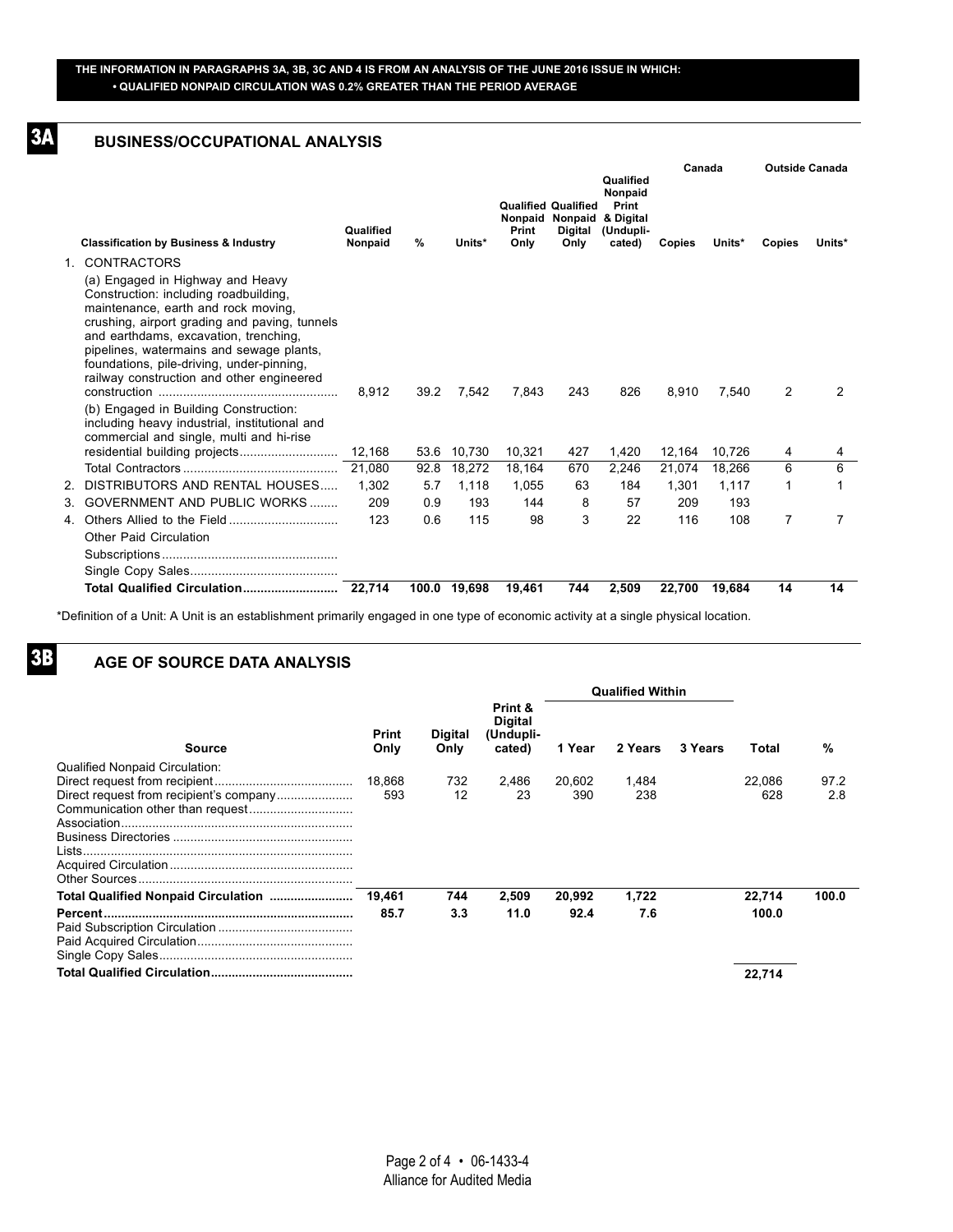## **MAILING ADDRESS ANALYSIS**

|                                                         | Qualified<br><b>Nonpaid</b> | %     | Qualified<br><b>Nonpaid</b><br>Print<br>Only | Qualified<br><b>Nonpaid</b><br>Digital<br>Only | Qualified<br><b>Nonpaid</b><br>Print &<br>Digital (Un-<br>duplicated) |
|---------------------------------------------------------|-----------------------------|-------|----------------------------------------------|------------------------------------------------|-----------------------------------------------------------------------|
| Individual by name and title and/or occupation          | 22.631                      | 99.6  | 19.384                                       | 744                                            | 2.503                                                                 |
|                                                         | 62                          | 0.3   | 57                                           |                                                |                                                                       |
|                                                         | 15                          | 0.1   | 14                                           |                                                |                                                                       |
|                                                         | 6                           |       | 6                                            |                                                |                                                                       |
| Total Qualified Paid Subscription & Nonpaid Circulation | 22.714                      | 100.0 | 19.461                                       | 744                                            | 2.509                                                                 |
|                                                         | 22.714                      |       |                                              |                                                |                                                                       |

**3C**

## **GEOGRAPHIC ANALYSIS**

|                                                                    |                                           | Qualified                            |                                              |                               |  |
|--------------------------------------------------------------------|-------------------------------------------|--------------------------------------|----------------------------------------------|-------------------------------|--|
| Province                                                           | Qualified<br>Nonpaid<br><b>Print Only</b> | Qualified<br>Nonpaid<br>Digital Only | Nonpaid<br>Print & Digital<br>(Unduplicated) | Total<br>Qualified<br>Nonpaid |  |
| Alberta                                                            | 2,511                                     | 82                                   | 299                                          | 2,892                         |  |
| <b>British Columbia</b>                                            | 2,458                                     | 137                                  | 272                                          | 2,867                         |  |
| Manitoba                                                           | 673                                       | 11                                   | 68                                           | 752                           |  |
| New Brunswick                                                      | 515                                       | 18                                   | 60                                           | 593                           |  |
| Newfoundland/Labrador                                              | 334                                       | 13                                   | 46                                           | 393                           |  |
| Northwest Territories                                              | 29                                        |                                      |                                              | 29                            |  |
| Nova Scotia                                                        | 569                                       | 11                                   | 47                                           | 627                           |  |
| Nunavut                                                            | 5                                         |                                      | $\overline{2}$                               | 7                             |  |
| Ontario                                                            | 8,536                                     | 306                                  | 1,103                                        | 9,945                         |  |
| Prince Edward Island                                               | 89                                        | 3                                    | 14                                           | 106                           |  |
| Quebec                                                             | 3,123                                     | 140                                  | 536                                          | 3,799                         |  |
| Saskatchewan                                                       | 591                                       | 19                                   | 57                                           | 667                           |  |
| <b>Yukon Territory</b><br>Canadian Unclassified                    | 19                                        | 1                                    | 3                                            | 23                            |  |
| <b>Total Canada</b>                                                | 19,452                                    | 741                                  | 2,507                                        | 22,700                        |  |
| <b>United States</b><br>Military or Civilian<br>Personnel Overseas | 4                                         | 2                                    |                                              | 7                             |  |
| Other International                                                | 5                                         | 1                                    | 1                                            | $\overline{7}$                |  |
| <b>Total International</b>                                         | 9                                         | 3                                    | $\mathbf{2}$                                 | 14                            |  |
| E-Mail Address Only                                                |                                           |                                      |                                              |                               |  |
| Other Unclassified                                                 |                                           |                                      |                                              |                               |  |
| <b>Grand Total</b>                                                 | 19,461                                    | 744                                  | 2,509                                        | 22,714                        |  |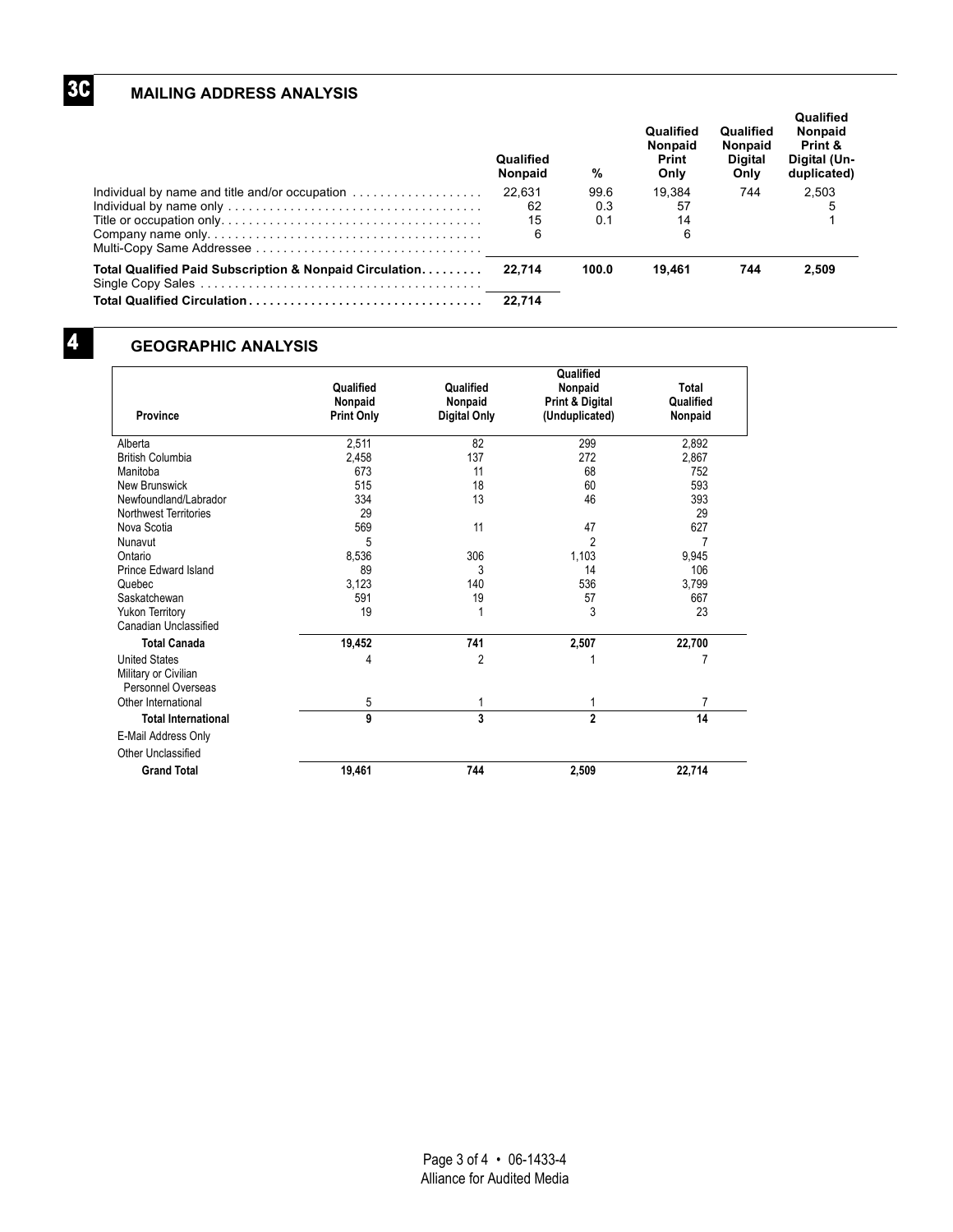#### **ANALYSIS OF THE SALES OF TOTAL NEW AND RENEWAL SUBSCRIPTIONS Sold During 6 Month Period Ended June 30, 2016**



Audit Cycle: June Ending.

(a) Print Only Individual subscriptions, averaging 19,818 copies per issue, represents copies served to individuals receiving the print version only of ON-SITE.

(b) Digital Only Individual subscriptions, averaging 1,444 copies per issue, represents copies served to individuals receiving the digital version only. The digital version of ON-SITE is made available to subscribers through an e-mail sent to recipients notifying them of the availability of each issue.

(c) Print and Digital (Unduplicated) Individual subscriptions, averaging 1,406 copies per issue, represents copies served to individuals receiving both a print and digital version of ON-SITE. The digital version of ON-SITE is made available to subscribers through an e-mail sent to recipients notifying them of the availability of each issue.

(d) Miscellaneous includes checking and promotion copies, averaging 335 copies per issue, served to advertisers and agencies.

#### *Definition of Recipient Qualification:*

Qualified recipients are: Management, Field and Operating Supervision, Engineering, Equipment Supervision/Maintenance, Equipment Operations, Purchasing Management and includes other personnel and company copies in the field served.

**We certify that to the best of our knowledge all data set forth in this Publisher's Statement are true and report circulation in accordance with Alliance for Audited Media's Bylaws and Rules.**

Parent Company: Annex Publishing & Printing Inc.

**URSZULA GRZYB PETER LEONARD** Circulation Manager Publisher

**Frequency:** 7 times/year **Format:** Standard

**Established:** 1957 **AAM Member Since:** 2008 **Member No.** 06-1433-4 **CARD:** 538

**Published by:** Annex Publishing & Printing Inc. 80 Valleybrook Drive Toronto, ON M3B 2S9 T: (416) 442-5600 • F: (416) 510-6875 www.on-sitemag.com

Publisher: Peter Leonard Editor: Corinne Lynds